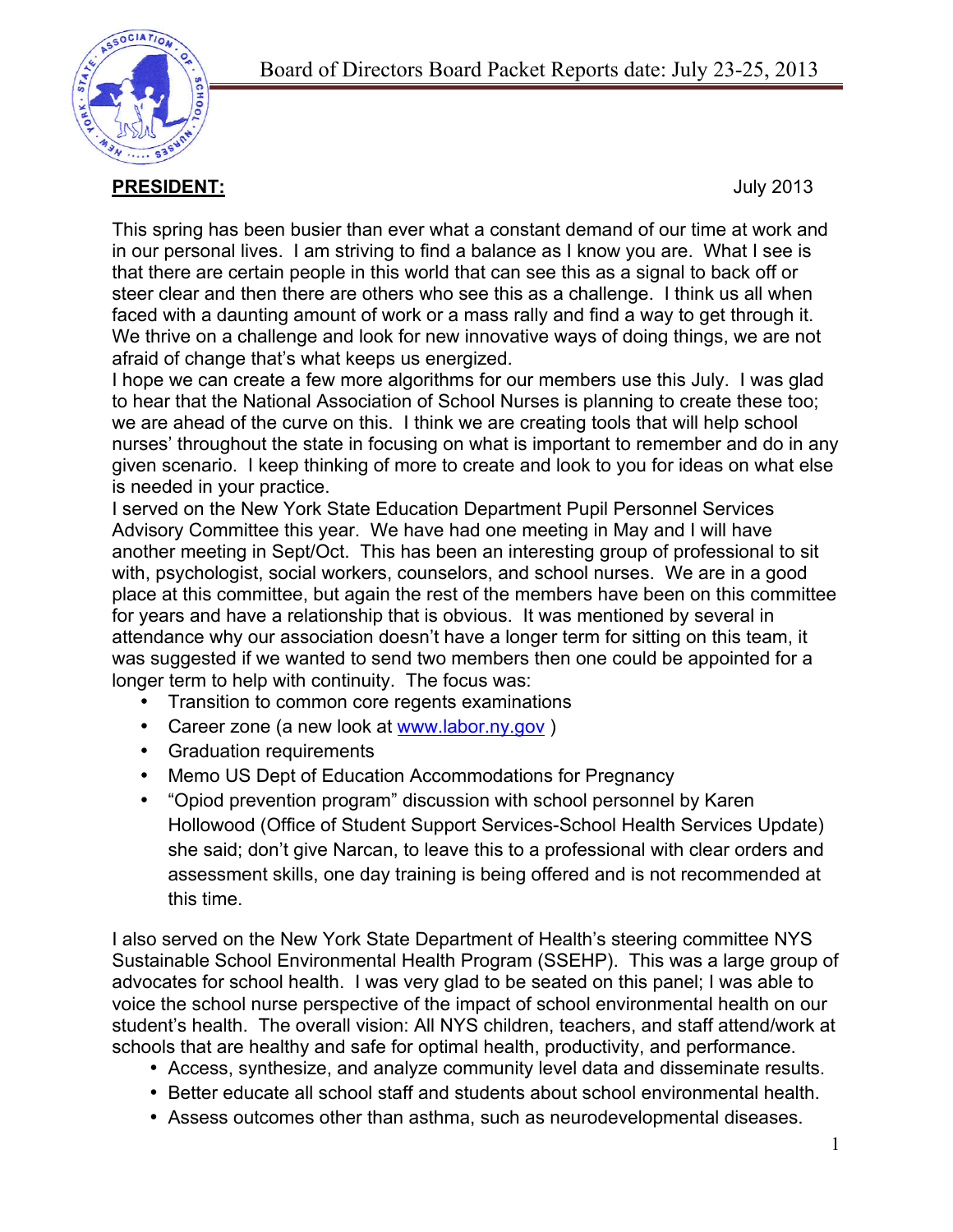- Obtain NYC Building Condition Assessment Survey data and perform analysis.
- Educate decision makers on the potential for return on investment when improving school environment.
- Identify strategies to overcome communication/coordination problems.

I continue to represent you and New York State School Nurses at all the educational offering we have. At the National level I attended the Affiliate Presidents Breakfast and networked with national leaders and was honored to be present. I have a genuine respect for the work we do and the dedication we have to the children and their families. See you all soon hope you have had some time to relax and reenergize.

# **Jeanne**

O. Jeanne Dolly MS, FNP, SNT, NCSN President NYSASN

## **PRESIDENT-ELECT:** July 2013

NYSCEA met on May 17, 2013. Common Core and assessments were the continued topics discussed. Many association delegates are concerned with the cost of ongoing state assessment tests. Funding for training, technology, and books are the districts responsibility. The State Education Department states that their resources do not need to be used as long as they meet the requirements. Many associations feel that there is only one company benefiting from state assessment tests.

 A presentation was given about the percentage of college ready students upon graduation. Information from EngageNY.org states that the 2011 graduation rate is 74% yet only 34.7% are college and career ready. Common Core is said to be the answer. To manage costs, ideas such as shared services and a bill to "create regional secondary schools."

I continue to be astounded by the overwhelming concern, and I believe fear, that most associations are feeling with the State Education Department. Budget constraints continue to impact districts. Implementation of programs and/or training to support assessments, professional reviews, and technology require monies that districts do not have. The NYSCEA meeting detailed what is being asked of districts but could not provide answers on how districts will afford to implement the changes. My district budget failed the first time and as a result many teaching positions and programs were cut including elementary art, music, and library services, which are non-mandated services. I feel very lucky that they did not go after school nursing services. I receive emails on a continuing basis from Dave Arnone, President of NYSCEA, so I will keep everyone informed of changes as the year progresses.

I was very fortunate, thanks to NYSASN, to attend the 2013 NASN Annual Conference in Orlando, Florida. On the leadership day, ideas on finding funds to assist in program implementation and conferences were given by Jon Lemich of NASN. Jon shared that many companies will sponsor events or give monies to help in costs. Monies may be used for name badges, food, conference bags, etc. As long as money is not used on the presentation itself, there is no conflict of interest. . I will definitely be contacting him for some names of companies willing to assist and grant opportunities.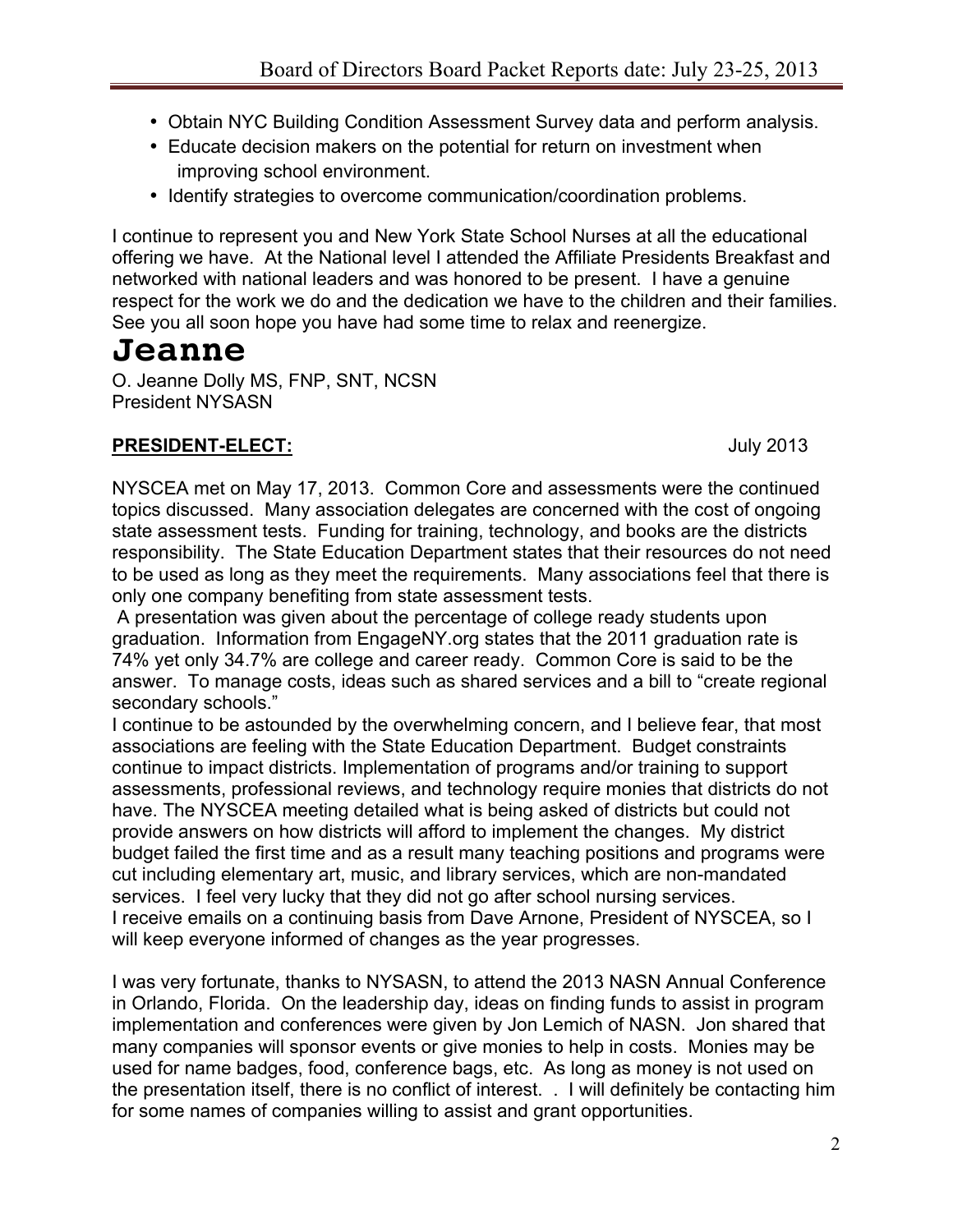Another highlight of the leadership day was "sharing your story." It is felt that as school nurses we need to be more vocal and share what we do, show how we made or are making an impact on student success, and how we are keeping students in school. This is a common idea and one that is mentioned frequently, even by NYSASN, but we need to do it. We all make an impact at our schools and need to share these stories! Partnerships with parents was yet another presentation on leadership day. This is one that NYSASN is pursuing in our partnership with the PTA.

Suzie Smith was outstanding in representing NYSASN. President O. Jeanne Dolly, Suzie, and I talked of many ways to increase membership. The three of us have started to send messages to all the NY members registered with www.schoolnursenet.nasn.org. I have received a few messages back already. Using the personal touch will hopefully increase our membership.

I implore each of you to share your story about what you do as well as your NYSASN membership and what it means to you. I am sure that "Your story" will impact school nursing and NYSASN through recognition and membership.

Respectfully submitted, Constance Griffin, BS, RN, AE-C

### **PAST PRESIDENT:** July 2013

By this time, I'm hoping that most of us have had a little bit of relaxation. Our offices are closed, the students are off to camp, and we are planning to gather together at our State Board meeting!

Since our last assembly in April, I had the pleasurable task of surprising eleven school nurses with a phone call on School Nurse Day. It was my honor, as Past-President to pass on the message that their Zone had chosen them to be the winner of the prestigious EISN award. That certainly made my own School Nurse Day a special one! I also want to extend a very big thank you to Gail Hall, our Zone Coordinator, who worked extremely hard to gather all the necessary information and pass it along to me.

As you can see, there are many changes planned for the year ahead for NYSASN. One of which will be decreasing the number of meetings from four to three. In order to remain a productive force, each one of us needs to continue to honor our position on the Board – whether it is together in upstate New York, or from your own home on your computer. Our Board of Directors itself is continually bringing in nurses who are excited about the future of our practice and the students we care for. As we begin a new school year, some of us have changed schools or positions. For these reasons, please make sure to stay connected between meetings as well. Always make sure to keep all your contact information up-to-date so that everyone can be in touch.

I look forward to seeing everyone and working with all of you in a few weeks in Grande Island!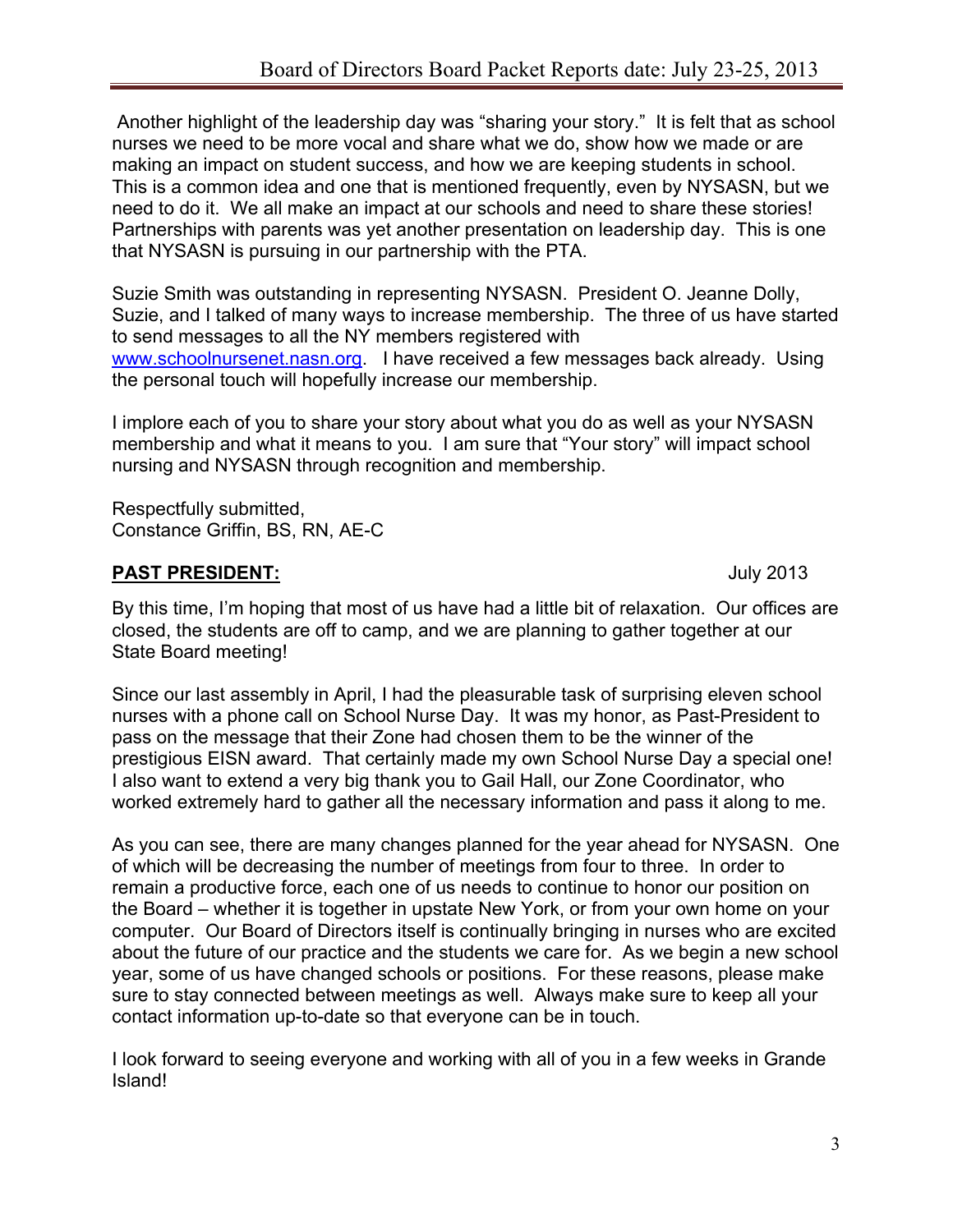Respectfully submitted,

*Karen Cofino* BSN RN NCSN

Past-President

#### **SECRETARY:** July 2013

If your report is not included, you missed the deadline! Please bring 30 copies of your report to the BOD meeting to hand-out to the members. I need time to compile the reports, read and review them before sending them out so kindly be on-time! A special Thank you goes out to Carol Bumbolow, I could not open up her efile, I asked her to resend it, did she ever - from Ireland!

Next due date for reports and kindly use **Arial font, size 12**:

### • **For October 2013 meeting: Tuesday October 1st by midnight**

Respectfully submitted,

Diane & Lightfath RN, NCSN

**Secretary** 

### **TREASURER:**

### **\*\*\*Current Mileage Rate is 0.565 per mile\*\*\***

The 2nd quarter of 2013 realized an operating loss of \$1,724.85.

The Oppenheimer Investment funds balance decreased by a total of \$944.43, for a total decrease in assets of \$2,669.28.

There was one unusual transaction to report this quarter. There was a returned check for the summer conference, and the bank charged us an \$18 fee. The \$18 was later reimbursed to us by the attendee in a separate transaction, which was credited as miscellaneous income.

The Spring Regional realized a profit of \$2,418.37 with \$200 outstanding in PO's. This does not count vendor income, which was \$2375.

#### **The deadline for reimbursement forms for this board meeting is September 8th, 2013**

Respectfully submitted, Jacki O'Donnell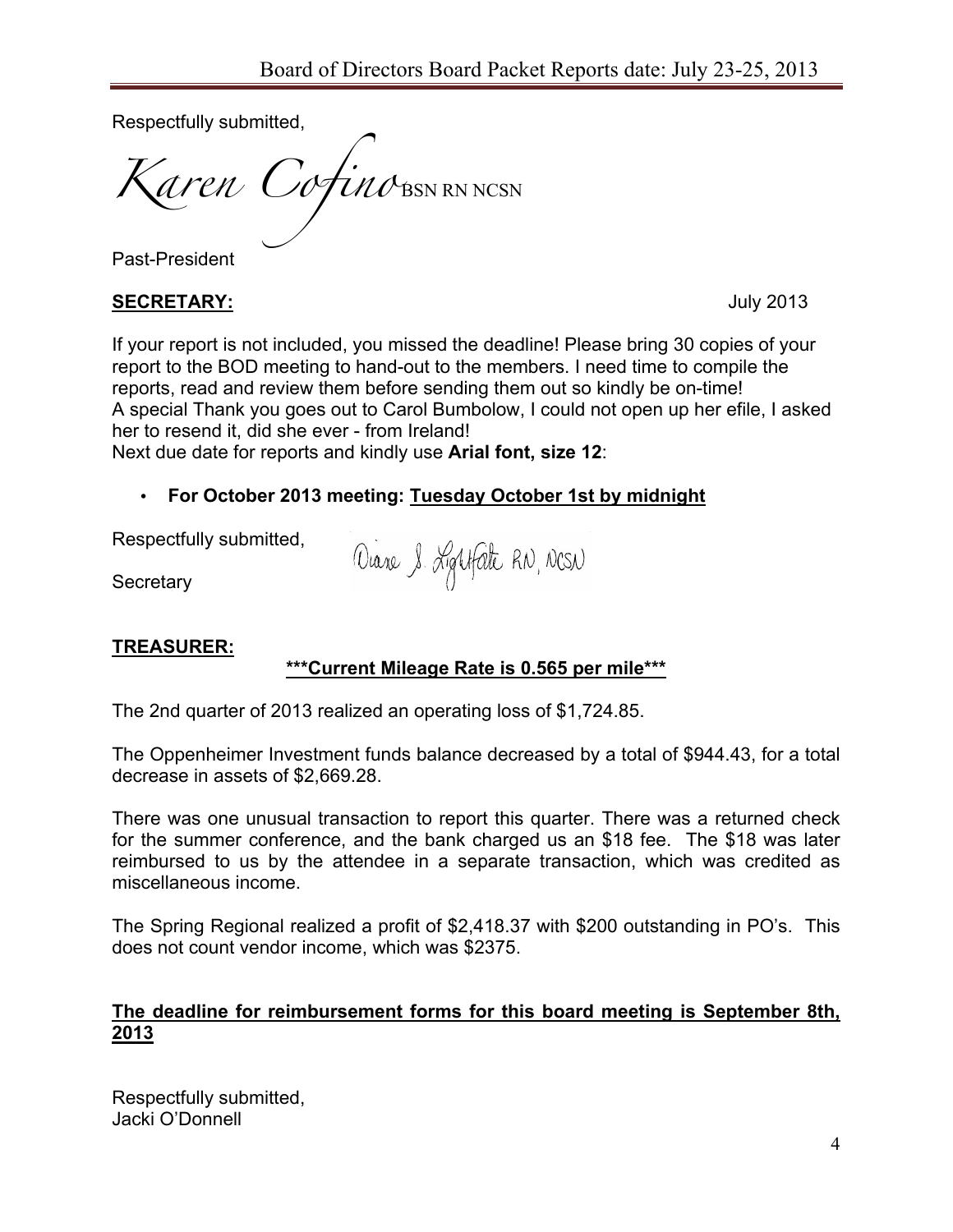## **EDUCATION:** July, 2013

#### **NYSASN Summer Enrichment Academy July 25, 2013 Location-Grande Island, Holiday Inn Co-Chairs- J. Pollock and D. Kampf**

PSNA CE approval was awarded for the Summer Enrichment Academy, 2013! Current to date Registration is at 53 for the conference. Hopeful more will register. Congrats to Deb and Joetta for launching their first conference! Nice Job!!

#### **NYSASN Fall Conference 2013**

#### **October 17-19, 2013 Location: Holiday Inn Plainview, NY Chair-Mary Fitzpatrick/Lois Haque**

Mary and Lois continue to work diligently on the 2013 Fall Conference their agenda is in place. Brochure is very inviting and posted on the NYSASN website. We are in the final stages of completing CE forms and certificates for the conference and will be submitting CE application to PSNA this month. Both Mary and Lois are assisting in obtaining forms and information to complete the CE application. The cost of the conference includes NYSASN membership so cost is a bit higher, but we are hopeful this will increase membership. The Fall conference is being held in October and is a full one day conference with a speaker and banquet taking place on the Friday evening before the conference, we are confident this will be a good change in venue and increase attendance.

#### **Agenda Items July Education meeting**

- **Conference Planning/Review: Confirm Zones that will be hosting future conferences**
- **CE process**
- **Discussion: BOD sponsored conference**

#### **NYSASN Pediatric Emergency Workshop Spring 2014 Regional Educational Offering Date: March 21, 2014 Watkins Glenn Conference Chair: Gail Hall**  CE approval was received for 2 years for this workshop. Jan Rogers will again present a "hands on" workshop.

#### **SNO report submitted by J. McPhee**

*Respectfully submitted, ~Flora McEntee, MS, BSN, RN, SNT*

### **SCHOOL NURSE ORIENTATION (SNO):** July 2013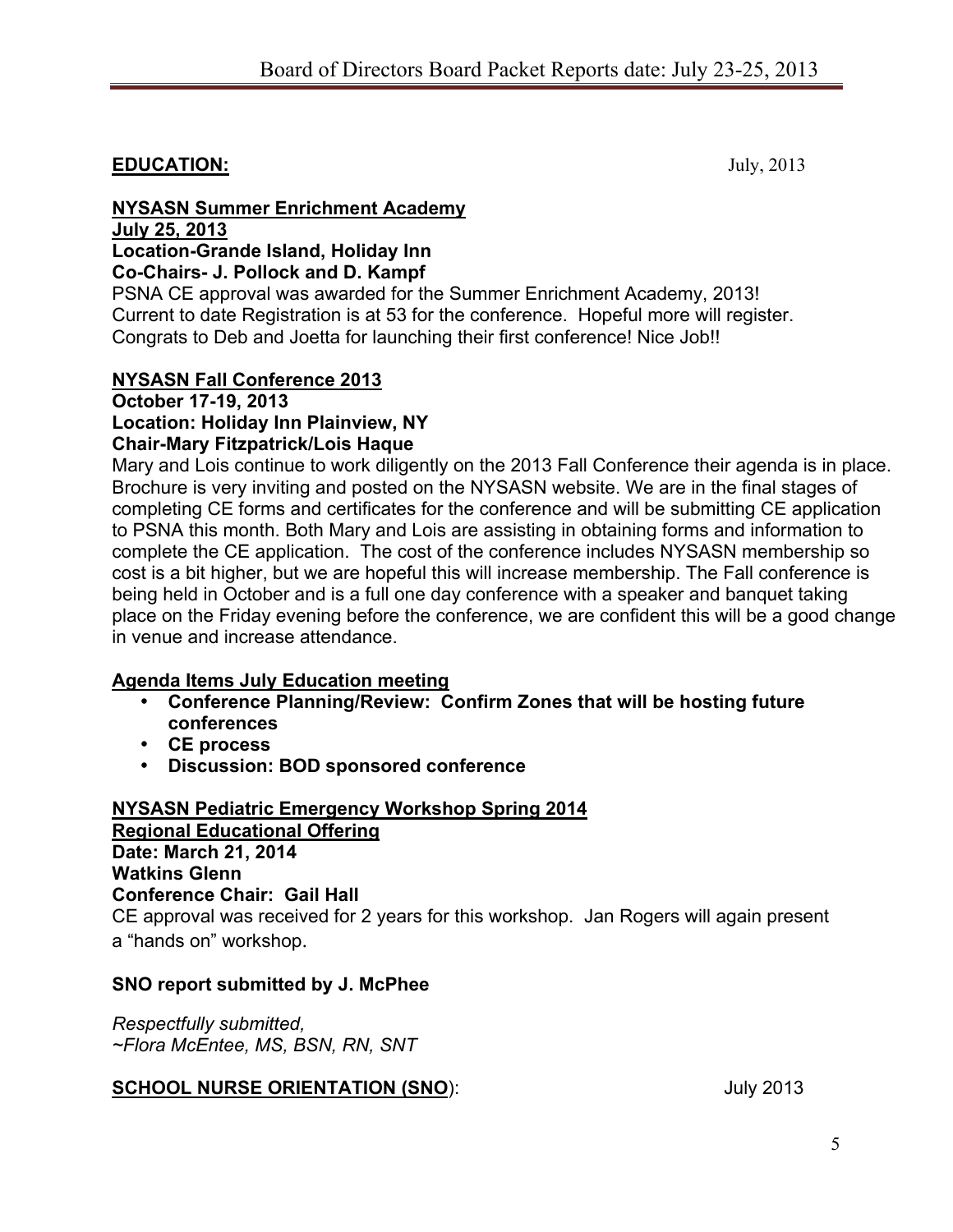We are busy with preparation for NYSASN's 25<sup>th</sup> Annual School Nurse Orientation. The program will return to Welch Allyn Headquarters, Skaneateles, N Y, Monday through Friday, **August 19 – 23, 2012.** 

We have 36 registrations as of 7/8/13. This number is reflective of previous years when we had a good turn-out but not full. Joanne Reynolds and I have met multiple times to complete the updated Pennsylvania CE application. It is ready for submission when I receive the final faculty form. It will be completed before you read this!

Suzie Smith reports 9 vendors for SNO.

As we update SNO to meet the needs of today's learners, we definitely remember the great beginning 25 years ago. We will be upholding the high standards that have been expected of SNO as we continue the tradition of providing an informative and enjoyable professional development opportunity.

Respectfully submitted, Janice McPhee, BS, RN, NCSN

**LEGISLATION**: pending appointment of Mary Beirne

#### **MEMBERSHIP:** July 2013

Our current membership is 593 (as of July 2013). The number of members lost from April 2013 through June 2013 was 37. Since the April 2013 meeting I have sent the final renewal notice by postal mail at the beginning of their final membership month. The result of this process has been positive for May and June 2013 because the renewal rate was 35%. The number of new members from April 2013 through June 2013 was 54.

Respectfully submitted, Joetta Pollock, BSN, RN Membership Chairperson

#### **NATIONAL ASSOCIATION OF SCHOOL NURSING (NASN) DIRECTOR:** July 2013

Thank you to the Executive NYSASN Board for the timeline extension of this Board report due to fulfilling duties at the annual NASN Conference, June 23-June 30, 2013. I attended many meetings, Board meetings and many educational offerings. NASN is in the process of developing another strategic plan as the organization has met the goals listed in the present strategic plan. A Professor from Georgetown University presented a work session to the NASN Board on narrowing in on the focus of the next strategic plan. Some of my duties were as follows: being a session monitor; attending the Leadership Academy day along with NYSASN President O. Jeanne Dolly and NYSASN President-Elect Connie Griffin; selling 50/50 tickets for 3 days along with all of the other state directors; (Each day drawing was a pot of over \$1000.00 to the winner) I also transported the purse for the "Purses for Nurses" fund raiser- what a fun event! I lost my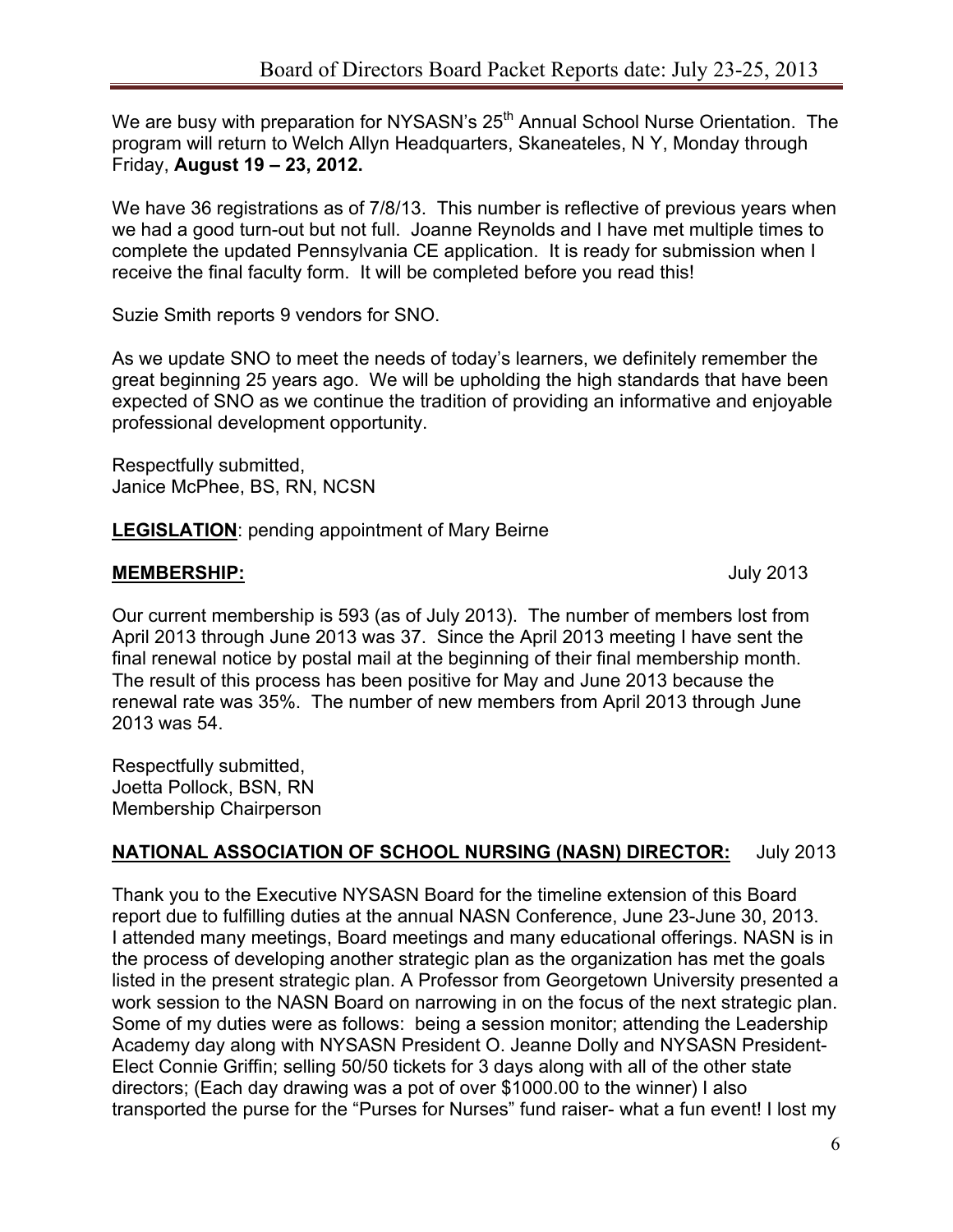bid on 2 purses but our President won a purse or two!! *Thank you, Thank you* to NYSASN and the individual zones that contributed to this event!! Your gifts were great and New York had a sought after bag! It sold for nearly \$200. I also lead an affiliate rally and those in attendance helped me hone in my report to the NASN Board on behalf of New York State during roll call. Our group sang a few verses of" Yankee Doodle" as it was written in Albany, New York and fit the theme of the upcoming  $4<sup>th</sup>$  of July. We had a "ringer" for school nurse voice from NYC - New York really caught everyone's attention with our group song. Thank you to the BOD members able to attend this event for making it so memorable- President Jeanne Dolly, President –Elect Connie Griffin, Linda Khalil, Gail Wold, Joanne Bardin, Maryalice Smith, and former BOD members Diane Kay and Kathy Mackay. We had a total of 15 delegates from New York State. (Picture attached)

The really good news is that the Endowment Fund has reached the million dollar goal. The next step will be securing this pot of money for investment growth and then providing programs, grants and as I understand it possibly more scholarships to NASN members. I am very interested in this piece of NASN to give school nurses more ways to better student health outcomes. I am on the finance committee.

The annual NASN Conference was outstanding. Attendees totaled just fewer than 1000 school nurses.

Check out the NASN website as a new software program has been rolled out- "School Nurse Net" This new website will allow more communication with school nurses from all of the 50 states. I encourage you to explore and take any NASN tutorials to allow you to use this site fully. For ex. Past President Kathy Mackay is trying to start a special interest group of School Nurses with student populations of greater 20,000 students. I think this is a good venue to do this on- If Federal ratio legislation passes for grants for school nurses, the larger schools would most likely receive grants before smaller schools, but I am not certain on this. It would be prudent to look at staffing needs to be prepared should any additional funding for schools become available! The opening session speaker was Deborah Phelps- a school principal and mother of Olympic Gold Medalist-swimmer Michael Phelps. As a motivational speaker, Mrs. Phelps stressed to school nurses to not overlook the value of partnerships especially parents and PTAs across the nation. She stressed "Professional Vigilance" and "PDA"- (Public Display of Appreciation) just two of my many take home messages from this conference. After having a brutal finish of my own school year I have to say that I pondered on the importance of these terms- I do understand that most, if not all school nurses, are understaffed and over worked in his/her health office settings. Mrs. Phelps stressed that school nurses will always benefit by strengthening relationships with parents and parent organizations.

Other sessions on poverty, cultural competencies, health literacy, and bullying also provided more in-depth understanding of ways to reach our student s and families. Many practice- focused sessions were outstanding. Such examples are: A Care plan on the student with a migraine, concussion management and emergency epinephrine in schools. Yes, some states do not have the laws that we have in NYS permitting emergency training and administration of the emergency Epinephrine drug. I walked away impressed what many states are doing with statistics to help grow their health office programs. One state reviewed all 911 calls over few years to use that data to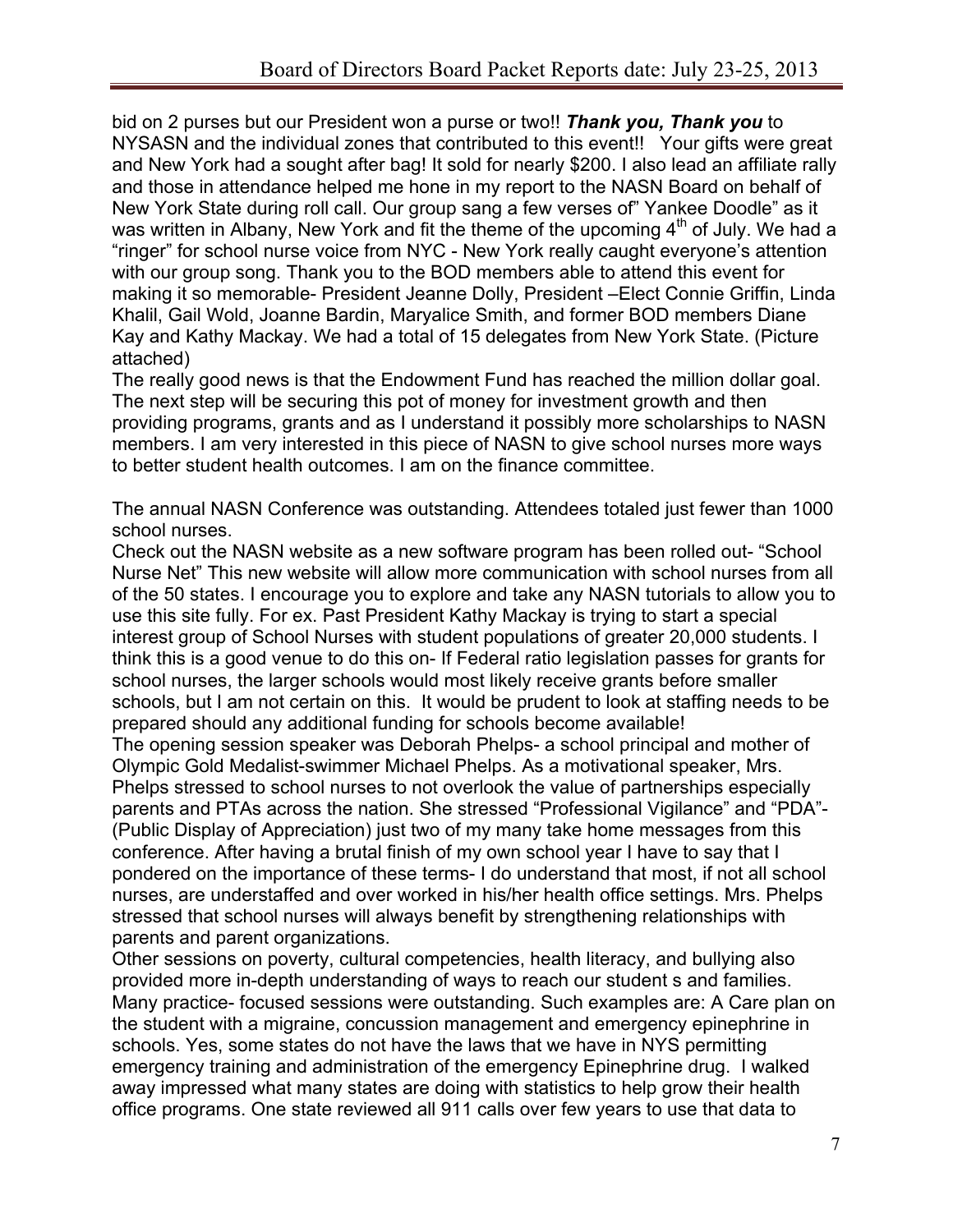justify and improve upon their policy and procedures( For example, AED programs and staff training and practice sessions/ statistics on concussions)to promote safety in schools. One state tracked concussions over the previous year and was surprised to learn the high number of concussions in the non-athlete!

NASN is partnering with the National Certification Board for School Nurses to review data from the national school nurse survey done earlier this school year. This survey was opened up to non-NASN school nurses and had an extra 8000 respondents. I learned the data is still being analyzed. The National Certification Program is up for a rigorous review and is awaiting reauthorization of this specialty in Nursing.

Some sessions focused on the use of the IPAD in the school setting and another focused on free downloadable sites from trusted medical sources for the IPAD. I am excited for school nurses in NYS to further explore this area.

President Dolly and I attended a reception for award winners. (picture attached) And School Nurse of the Year Award was given to Connie Griffin. (Congratulations again Connie) Connie and I do have a draft for the SN Administrator Award at the National level as well.

Thank you for supporting me in my role as New York- Director to NASN. This venture is awesome. New York State has great school nurses. New York State can also be so much better with continued collaboration with the National Association of School Nurses. The NASN conference June 2014 is in San Antonio, Texas! Future of Nursing Update:

I have included a Future of Nursing update (in the BOD pack appendix) I hope you had a chance to read my report in the last communicator which also included a paragraph on the NYS Future of Nursing activity!

I have also forwarded to NYSASN President Dolly a request from this group to participate in the NYS FAIR Booth - previously ran by NYSNA in previous years. This is a great PR moment. Let's think about somehow promoting ourselves at this event- we are asked to send volunteers for one day- multiple people if possible and also march in a daily 6PM parade just as again promoting nursing in NYS. Consider wearing T-Shirts to promote ourselves as School Nurses? Or our schools? The dates are: August 22- Sept 2 2013 in the Time Warner Cable and Science and Technology building. NYSASN can pick a date during this time. More info to follow on this…

Respectfully submitted,

Suzie

By Suzanne Smith BSN, RN, NBCSN

#### **NEWSLETTER:** July 2013

The summer issue of *The Communicator* was recently sent out to all members. A sincere "Thank You" to all who sent in information for this issue! There are a few things that would help when writing zone reports:

• Please include at the end of your report a contact name as well as a phone number and email address. I usually try to use the @nysasn email addresses as it is my understanding that this is the preferred email for us to use. If you cannot access this address then please provide another email address. Also talk to the board about why you cannot access your account. Thanks!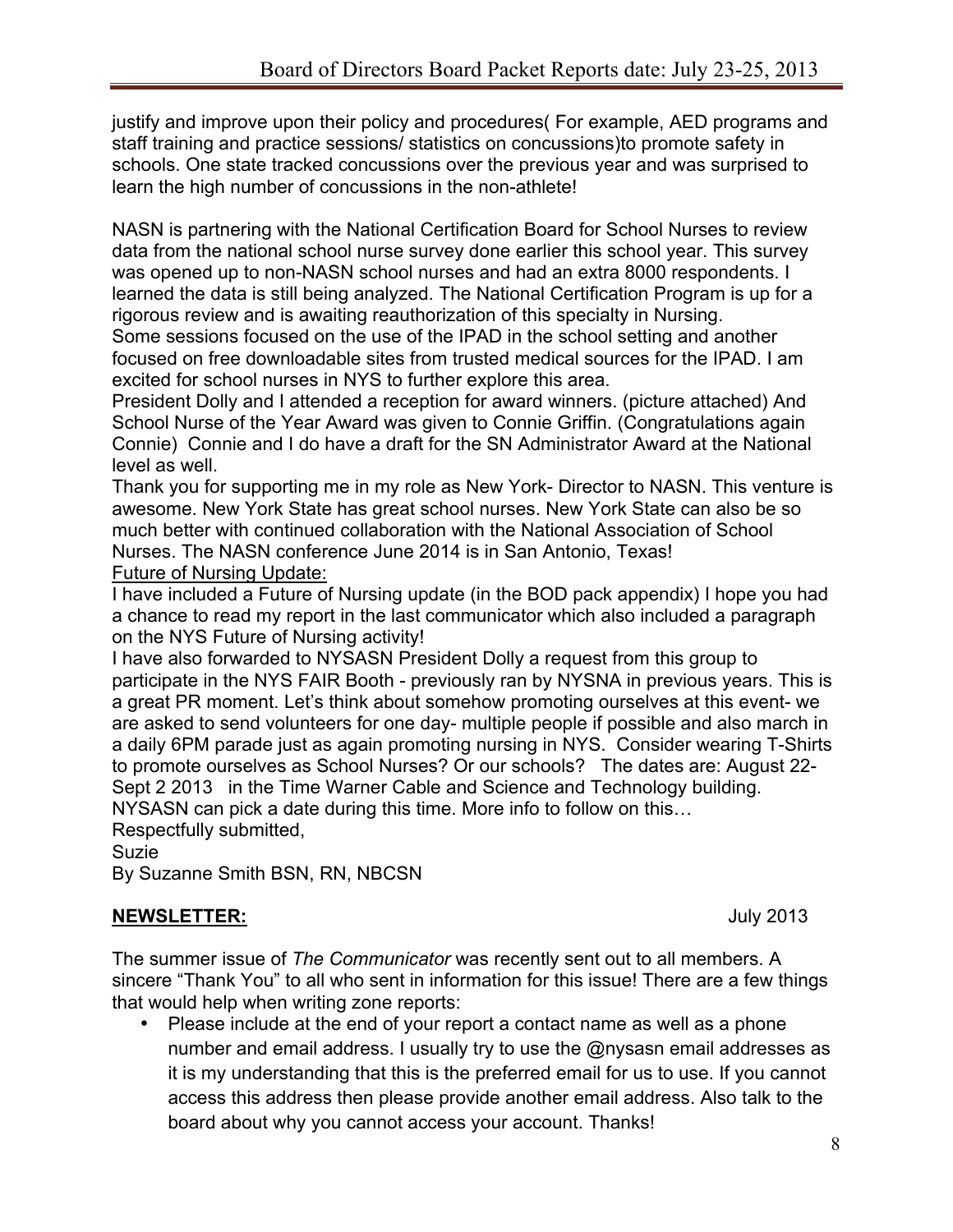• When sending photos it really helps to send me the jpeg for a clearer picture in the issue. Also send a caption or list who is in the photo. Providing all this information up front helps in the process of putting the newsletter together.

The Executive Board will decide when they want the next issue to be out. Since we have our annual conference in October this year, I am looking to them to provide guidance about the timing of the next issue. Usually it is done in November but if they want me to get an issue out in September then I will need to have all your information submitted to me in **August 24th.** If they choose to have the issue sent in November then I will need all your info by **October 31st**!

I am sorry to miss the July meeting but I am of state. I look forward to seeing everyone at the board meeting and conference in October!

My best to all of you! Maryalice

## **NEW YORK STATEWIDE SCHOOL HEALTH SERVICES CENTER (NYSSHSC):**



## **New York Statewide School Health Services Center Report to NYSASN BOD – July 2013**

NYSSHSC staff completed 7 School Health Services Update Seminars during April and May 2013. Sites included: Rochester, Lake Placid, Latham, Riverhead and Melville. 605 school health professionals attended these events which included content on:

- NYSED and NYSDOH immunization updates
- DASA, Healthy Hunger Free Kids Act, wellness legislation, NYS Education reform initiatives
- Clinical updates of asthma, allergy and anaphylaxis, diabetes and epilepsy including new medications or emerging treatments
- School avoidance/refusal, bloodborne pathogens in the school setting and information on federal and NYS laws and regulations that impact school health services.

Evaluations were completed on-line this year in order to provide the Center with data which could be aggregated and used to improve services. 86% of the 521 participants completed the on-line evaluation.

The first of the webinars based on the seminars content was placed on the NYSSHSC Professional Learning page in June. It addresses the topic of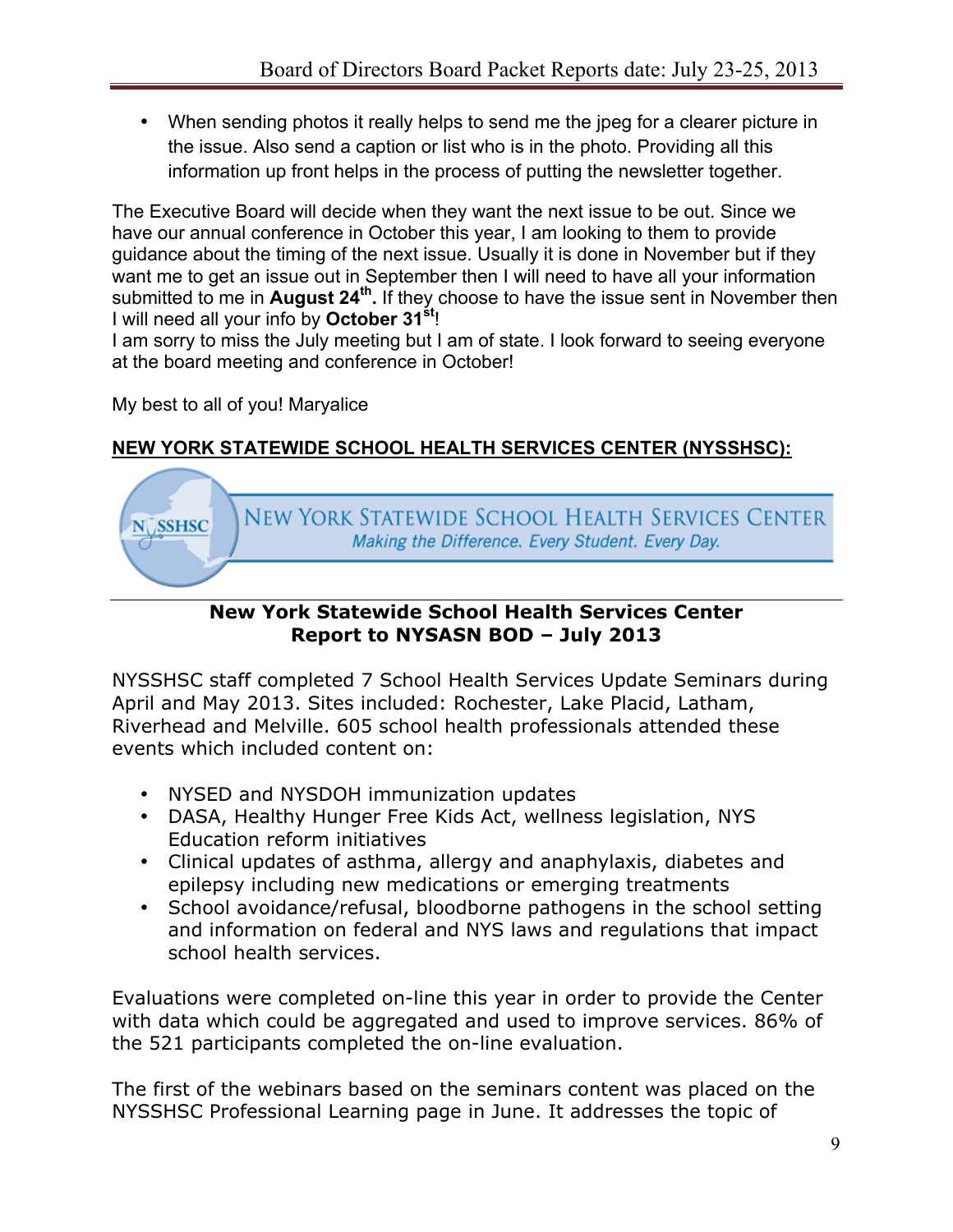Absenteeism and the impact on school success. This webinar provides an overview of this issue and strategies school staff can take to intervene to provide support to students and families. While targeted at school health professionals, it is a valuable resource for administrators and other school staff. The remaining seminar topics will also be produced as webinars and released in late summer. There are currently 13 webinars available and 250 participants viewed webinars from April-June.

The website continues to be one of our most valuable resources with 49,380 visits in the second quarter of 2013. The HIP (Health Information Portal) listserv is the primary source of information updates from NYSED with a current membership of 5,502 members. Whenever there is new guidance provided to us from the NYS Education Department, we share that information via listserv notes. 23 notes were sent out from April-June. If you missed a note- it is always viewable via the website link: "In Case You Missed It" on our home page.

NYSSHSC provides suggestions and recommendations to Karen Hollowood, Associate in School Nursing- Office of Student Support Services, New York State Education Department regarding guidelines and policy development. She has completed the updated Health Appraisal Guidelines which includes a new sample Health Appraisal Form; this guideline is currently awaiting counsel approval. It is anticipated they will be released prior to the start of the 2013-2014 school year.

NYSSHSC Director, Linda Khalil and Coordinator, Gail Wold attended the National NASN Conference in June. Many of the presentations centered on mental health issues and professional communication. We will be sharing what we learned by creating and adding new resources to the website and incorporating content into the Update Seminars for next year.

The Center has completed administering the 2013 School Health Youth Risk Behavior Survey (YRBS) on behalf of the SED and CDC to 46 high schools across NYS. The information collected is used to evaluate programs and funding which can reduce youth risk behaviors which impact health and learning. We are grateful for the support of the many school nurses who assisted us in the endeavor. To learn more about results for NYS and view the fact sheets, you can visit our data reporting page and click on YRBS.

Dr. Cindy Devore, NYSSHSC Medical Director Consultant, provides guidance to School Medical Directors' and creates content for the school medical director web page located on the NYSSHSC website. School Medical Directors are able to access the page using a password obtained by registering on the listserv. We have 79 School Medical Directors currently registered. Please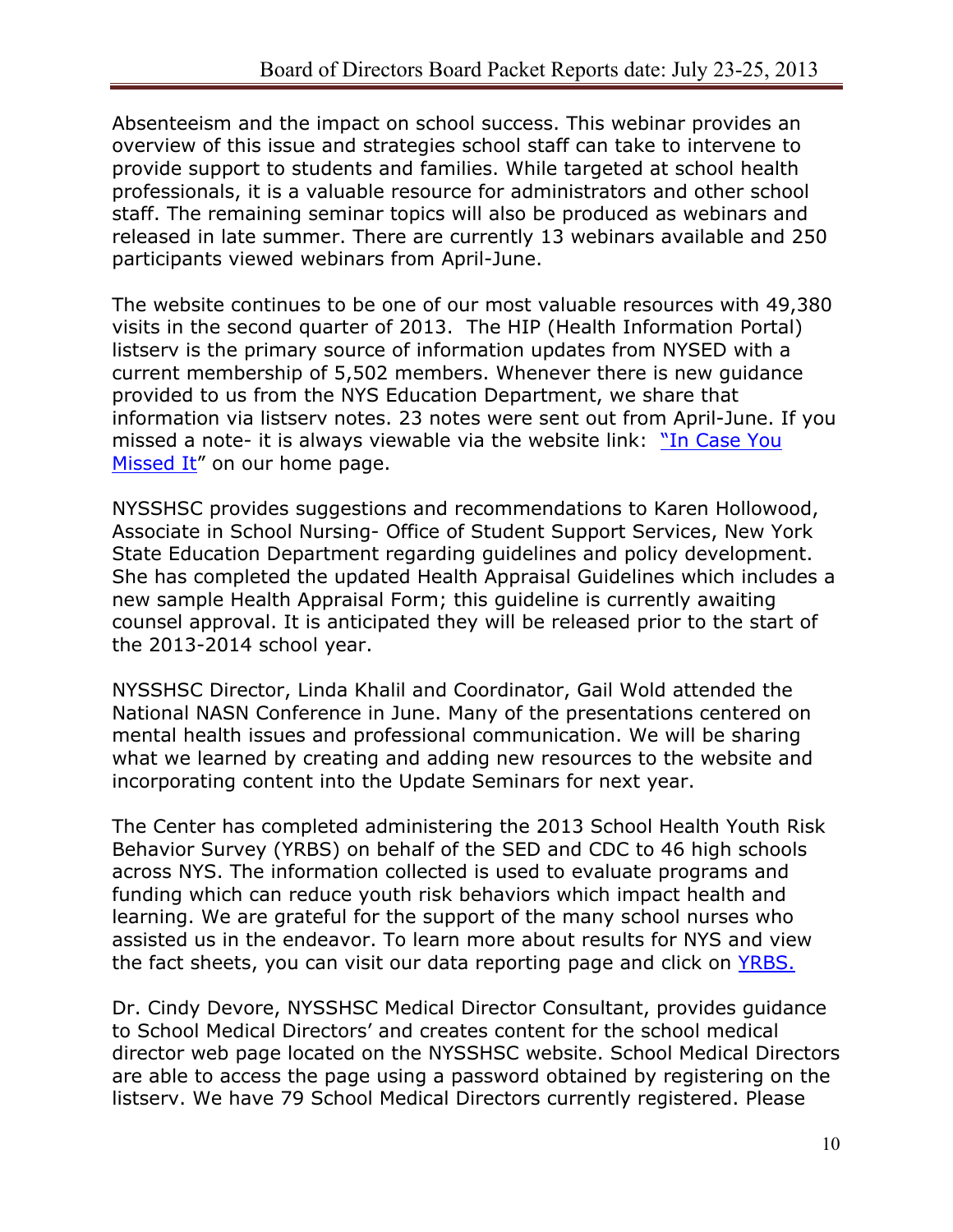encourage your district's school medical director to subscribe to the listserv if they have not already done so.

In June, the Center moved from Spencerport NY, to our new office at Rochester Tech Park in Gates, NY. Our new setting has increased our access to technology resources for planning and resource creation. Our new contact information was shared at the Spring Seminar Updates and copies of the contact sheet were also placed on the Contact Us tab of the NYSSHSC website. It can be accessed here.

We value our opportunities to collaborate with NYSASN and are looking forward to participating in the 25<sup>th</sup> School Nurse Orientation in August. We will be sharing information on the topics of:

- Administration of Medications in Schools
- Mental Health Issues in School Aged Children
- Legal Issues in School Nursing Practice

Respectfully submitted,

| Linda Khalil     | Ikhalil@monroe2boces.org  | 585.617.2381 |
|------------------|---------------------------|--------------|
| Gail Wold        | gwold@monroe2boces.org    | 585.617.2382 |
| Debbie Karpowich | dkarpowi@monroe2boces.org | 585.617.2380 |

### **OPERATIONAL GUIDELINES AND BY-LAWS:** open position

#### **POSITIONS:** July 2013

Position statements are in process; projected final drafts November 2013. Vicky Ruggiero

**PROMOTIONS:** no report received

**PUBLIC RELATIONS:** no report received

#### **WEBMASTER:** July 2013

Since we last met, I continue to update the web and member's area with documents and information as I receive it from the board. Please check your pages on the web and be sure to send me information that is current for our members.

The Summer Enrichment Academy and Fall Conference brochures were placed on the web, along with the most current edition of our Communicator. Several email blasts were sent to the membership alerting them of our conferences, our newsletter and the many job postings we had to offer this spring and summer. I will be developing an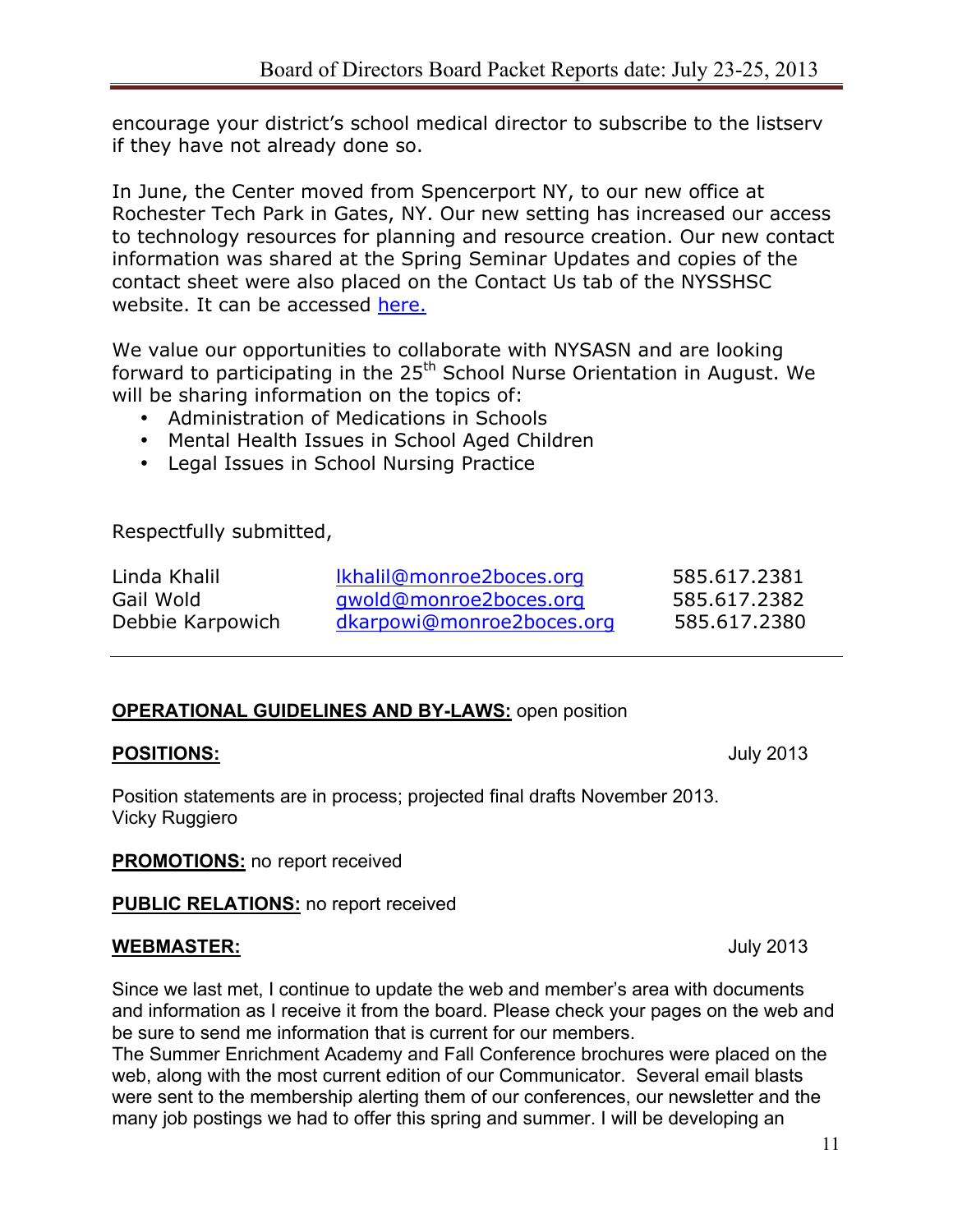electronic ballot for our nomination process that will begin early September as I work with Karen Cofino on the nominating committee.

Wishing I could be with everyone as you attend the board meeting and summer conference in my home town… but will be there in spirit and thinking of you while on a special vacation with my husband in Italy! When you look out over the Niagara River and see the gazebo down below (that's where I got married 4 years ago!)… think of me! Cindy Sharpe, RN

Webmaster

## **ZONE COORDINATOR:** July 24 2013

Welcome back Lois Haque, Zone 1 Representative! She decided that she could find time in her schedule to once again represent the school nurses in her zone! We welcome Noreen Maynes, our new Zone 2 Representative and to Donna Ryan our Zone 12 co-representative to the board. The Zone Reps have done a fabulous job communicating information to their members about NYSASN. I have shared that report with the EBOD per their request. Congratulations to Joetta Pollack and Deb Kampff for their wonderful Summer Enrichment Academy conference. The attendees are looking forward to it!

Respectfully Submitted, Gail Hall, RN Zone Coordinator

### **ZONE 1:** Welcome Lois Haque! JULY 2013

Changes in my personal life made it possible for me to resume my previous position representing the school nurses in Nassau County. I am excited to be back and to once again join this board of dedicated nurses.

During my year's absence, I have continued to work with Mary Fitzpatrick, Zone 3 Representative, on preparing for the Annual Fall Conference on Long Island. Plans are being finalized and we think the conference will be successful and exciting.

The county had a membership of 151 members and the educational meetings were well attended. The topics presented this past year were: "Physical Exam of the Injured Child"; "Eating Disorders in the Adolescent" and "Concussion Management in the School Setting".

The School Nurse Dinner was attended by 33 school nurses. It was held May 8<sup>th</sup> at Piccolo Bussola in Mineola. A wonderful time was had by all.

I have been in contact with the membership in our county by sending out 2 emails since my return. I am hoping to be able to reach out to nonmembers this coming year and be able to increase our falling membership.

Respectfully submitted,

Lois Haque, RN, BS, NCSN

Welcome Noreen Maynes!

**ZONE 2:** July 2013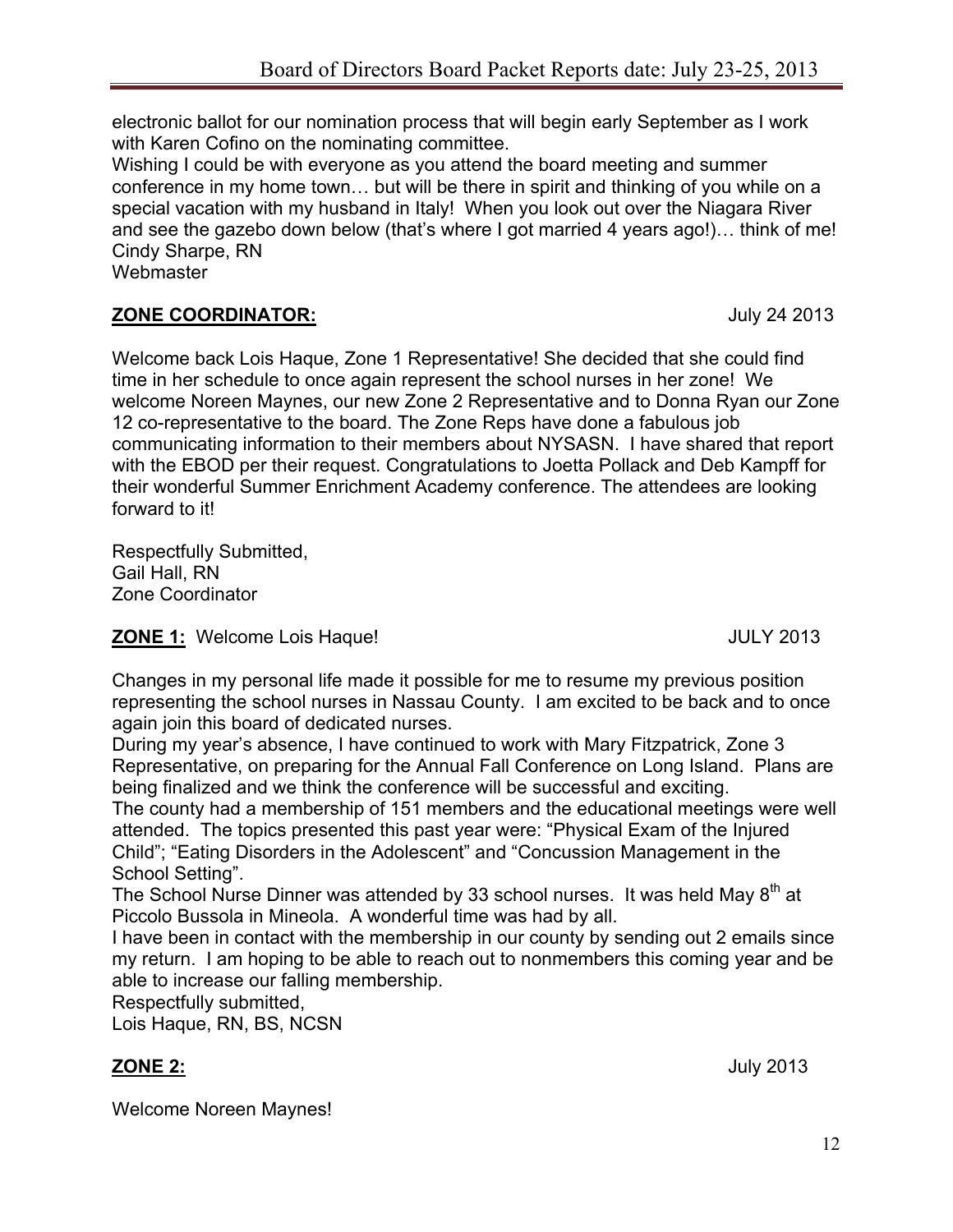**ZONE 3:** July 2013

The Metropolitan Nurses held a successful dinner celebration for School Nurse Day. Diane Kay was thrilled to receive the Excellence in School Nurse award. It was a pleasure to be able to donate \$250 to the family we choose to help with their Sandy recovery. There were 35 nurses in attendance with only 5 being NYSASN members so it as a good opportunity for me to introduce myself and the association. I also had several copies of the brochure for the upcoming conference in Plainview and promoted that. We held a raffle and grossed \$280, which is the only income we presently generate.

We held an eboard meeting at the end of June. The board will remain the same for the 13-14 school year. I discussed with the president that she needs to be more involved and take some initiative in running the association (time will tell). We decided to have the meetings on the  $3<sup>rd</sup>$  Thursday of the month, which would make it easier for members to schedule. Our first meeting for the year will be September  $19<sup>th</sup>$ .

Lois (welcome back) and I are continuing to work on the Fall Conference-Mary Fitzpatrick BSN RN

Zone 3 rep

**ZONE 4:** July 2013

The professional, educational and social activities of Zone 4 have been varied:

- We created a Survey Monkey about Concussion Management which had 48 responses from School Nurses in Zone 4.
	- o 79% of respondents had a board approved Concussion Management Policy with guidelines for procedures.
	- o 69.6% had Concussion Management Teams
	- o 60.9% had standardized concussion tools:
		- 40% useIMPACT testing,
		- 26% use CDC checklist,
		- 26% use NYSPHSAA checklist.
		- 4% use SCAT and the remainder use a combination.
	- o Removal from activity ranged from: "until symptom free" to "7days without symptoms, cleared by private health care provider and school district physician."
- On January 29th approximately 50 nurses attended our Zone 4 program "Concussion Management in the School Setting" featuring Dr. Louis Corsaro. Both the program and networking were described as "very valuable." We have continued to communicate regarding best practices in this area.
- On School Nurse Day, May 8th, we celebrated at Sir John's Italian Restaurant in White Plains. We were joined by the Westchester County Executive's Chief of Staff who presented the CE's proclamation of "School Nurse Day in Westchester." Our Excellence in School Nursing Award winner, Mary Beth Guyett, BSN, RN, a Lakeland Central School District Nurse and Nursing Supervisor, also received a proclamation from the County Executive… her very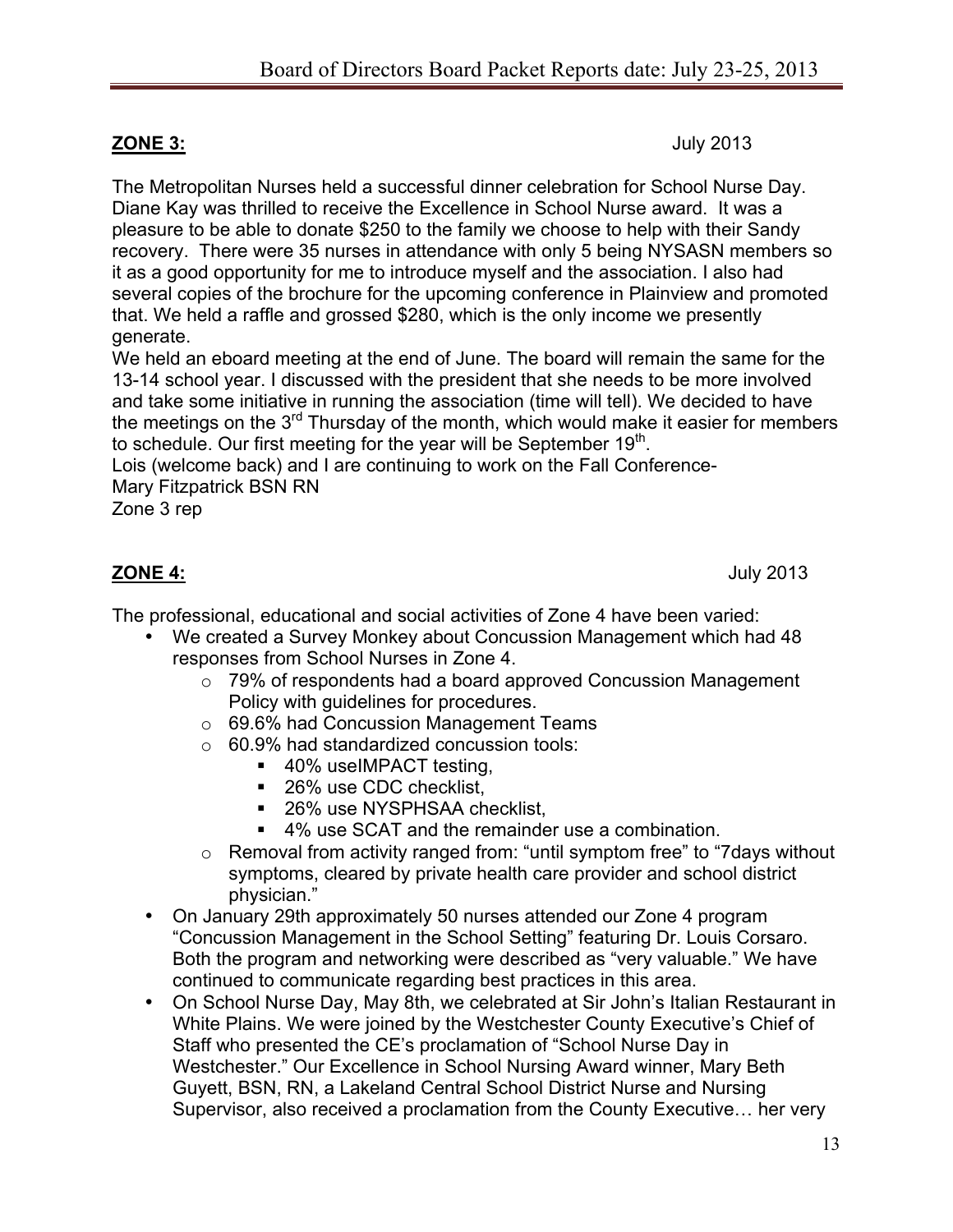own "Mary Beth Guyett Recognition Day"! She also received accolades from her Representative in the Capitol, Nita Lowey.

• On May 14th the Dine-Around Conference at Maria Fareri Children's Hospital at Westchester Medical Center was excellent. Specialists presented on topics including: Pediatric Emergency Medicine, Pediatric Sleep Medicine, Pulmonology, and Pediatric Orthopedics.

We are looking forward to attending the NYSASN Fall 2013 hosted by our colleagues in New York City and Nassau County!

Carol Bumbolow MS, RN Zone 4 Representative

**ZONE 5:** July 2013

On June 12, 2013 we had our NYSASN Zone 5 Educational Meeting, Recognition and Dinner at the Hilton Garden Inn in Newburgh, NY. We had 42 school nurses in attendance. Our speakers were Jeannine LoCicero of the Orange County Department of Social Services who discussed mandated reporting and accessing services for youth and families. Office Guy Farina of the Town of Montgomery Police Department and two area students shared information and personal experiences on non-suicidal self-injury. We also honored school nurses who retired and recognized Connie Griffin for her excellence in school nursing.

The executive board of Zone 5 met to discuss events over the coming year and establish a calendar to share with our peers. We will be looking for assistance from our zone members to work on a summer enrichment program for NYSASN that we will be doing with Zone 4 (Westchester/Putnum) next summer (2014).

I also have completed a full contact information record of each school district Zone 5 serves. I have to tell you that some of your web pages were absolutely beautiful and so informative. It was a wonderful experience to see how other school nurses share their information and make contact with their communities they serve. We have a lot of great school nurses who use technology in a very creative way.

Respectfully submitted, Joanne Bardin, RN, Zone 5 Rep

**ZONE 6:** no report received

**ZONE 7:** July 2013

Nurses from the Capital Region met in June to plan the programing for the upcoming school year, 2013-2014 and the schedule was determined as follows:

Thursday, October 3, 2013 Wednesday, November 20, 2013 Saturday, March 29, 2014 (AM "Mini-conference") Wednesday May 7, 2014 Annual School Nurse Day Dinner

Topics and speakers are still under consideration/development.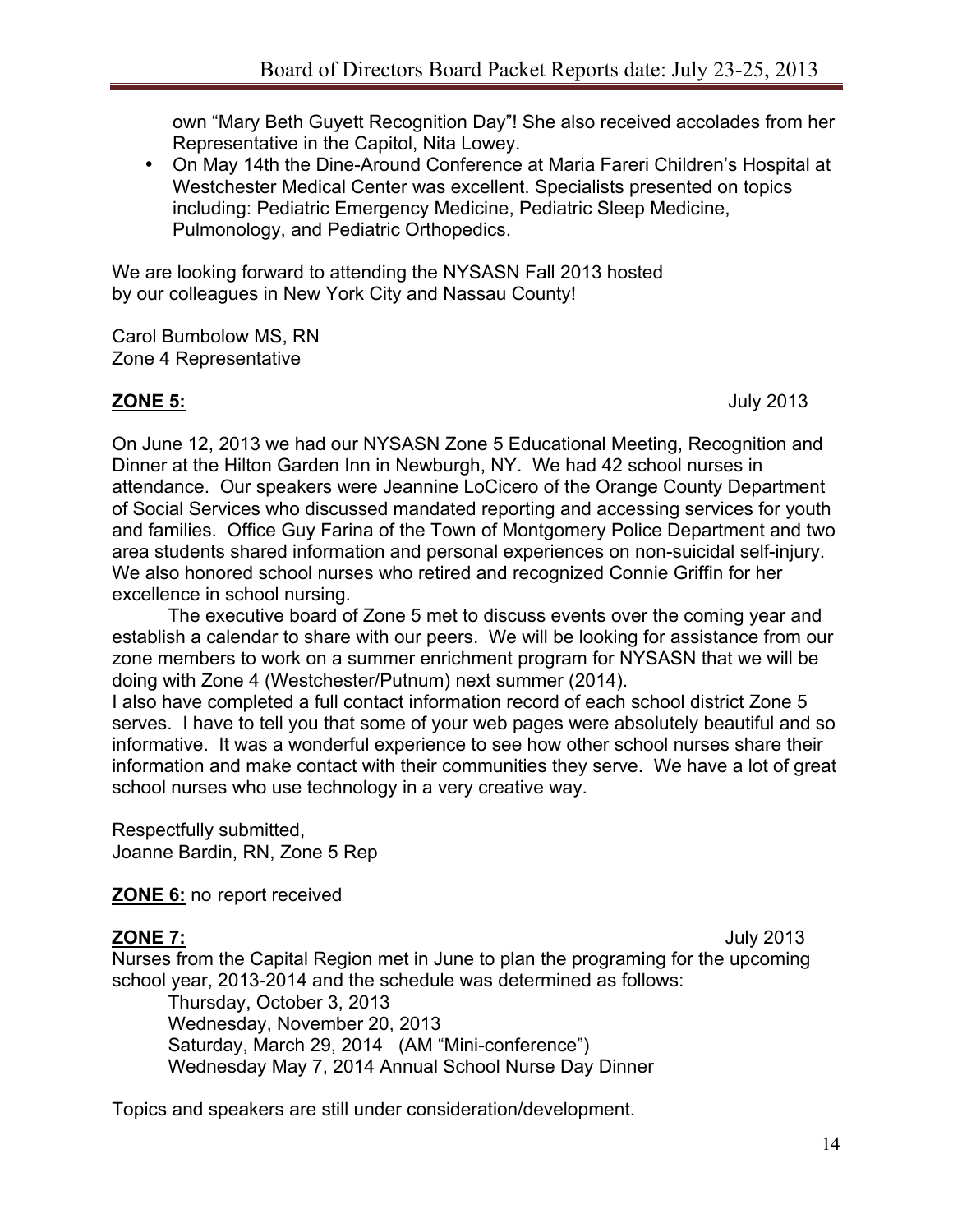Sherry Roy RN, school nurse from Schoharie Central School, was recognized as Zone 7's winner of NYSASN's Excellence in School Nursing Award at the 2013 Annual School Nurse Day dinner held on May 8, 2013. Sherry was nominated by her superintendent and her principal.

Letters were sent to the superintendents of all Zone 7 school nurses (17 of them) who met the membership criteria for the award. The letter explained the award and its criteria and invited the superintendent (or designee) to nominate the eligible nurse for the award. Four nominations were received from school administrators in response to this letter. We felt that this was very positive not only for the nominated nurses, but it also helped to raise awareness within the school community, highlighting the role of the school nurse. We plan to continue this practice again next year. One candidate was nominated by a parent in her school, but unfortunately did not meet the membership criteria and therefore could not be considered. We will continue to promote the Excellence in School Nursing Award within the Zone via our local website and by personal emails to Zone 7 members.

Respectfully submitted,

Joanne Reynolds

Joanne Reynolds Zone 7 Representative

**ZONE 8:** Welcome Beth Besaw!

**ZONE 9:** July 2013

The Zone 9 Newsletter was emailed out to school nurses in our zone in early June. There was a delay due to a change of our school district email system and inability to access my established Zone 9 email data.

**NYSASN Zone 9 Celebrated School Nurses' Day** on May 8<sup>th</sup> with twenty-four nurses representing the three counties of Zone 9. We met at the Savory Downtown in Watertown, NY for dinner. Each nurse was given a pocket sized Nurse's Edition of the Bible by a representative of the Gideon's Organization when they arrived at the Savory. Our speakers were Patty Esford, Jefferson County Public Health Nursing Supervisor and Kari Chavoustie, the Jefferson County Public Health Educator. Scott Eden and Michelle Steinfest from Sanofi Pasteur were also present to speak on what is new in non-toxic head lice treatments and the new auvi-q epinephrine auto-injector. After the speakers' presentations, we recognized Amy Deavers, our past Zone Representative, who retired this year from the Lowville School District. We also recognized Theresa Leeson as our recipient of the Zone 9 Award for Excellence in School Nursing. Theresa is the school nurse at Theresa Primary in the Indian River School District. O. Jeanne Dolly our NYSASN President was also recognized for her accomplishments.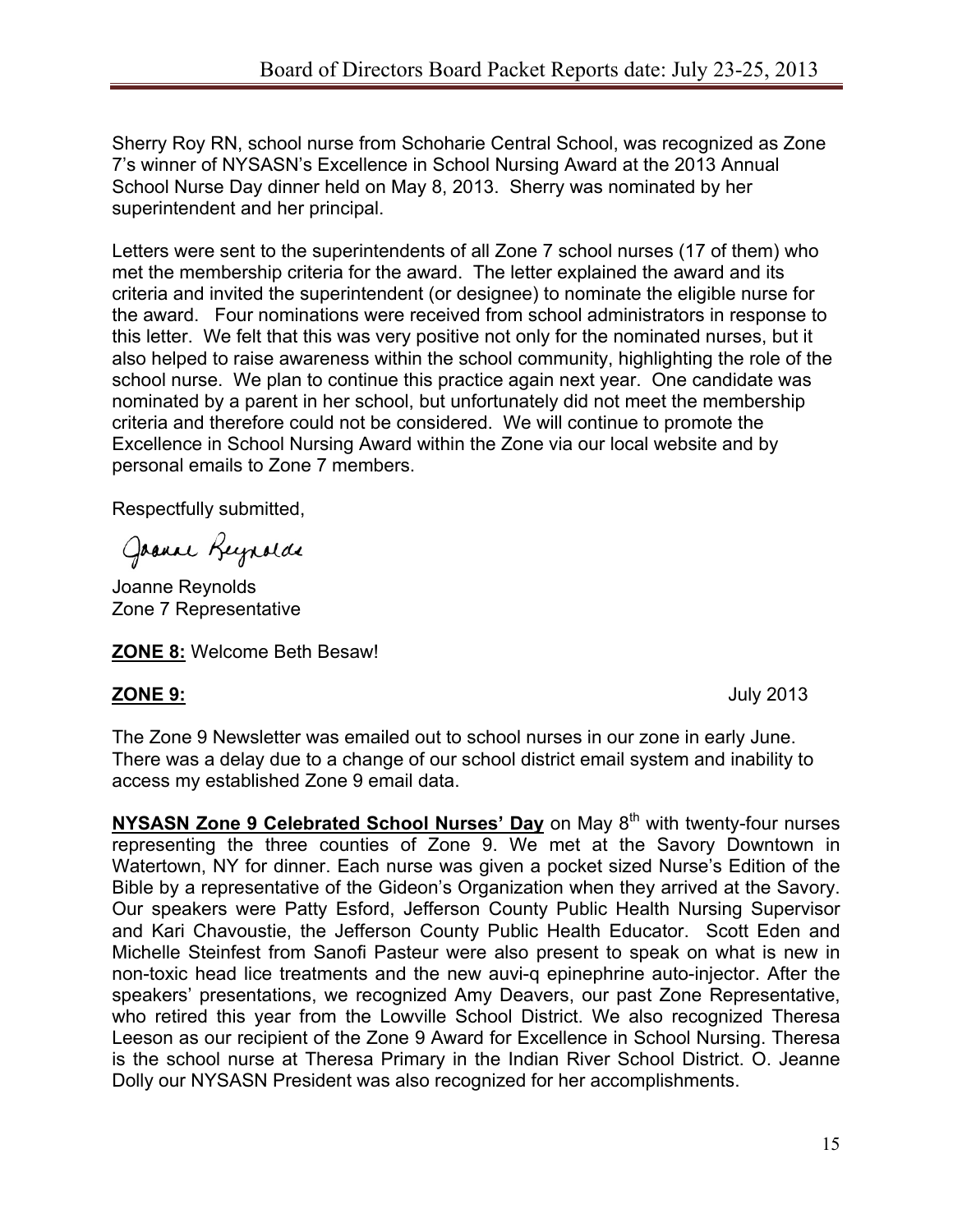The newsletter was emailed out to all the school nurses in the Zone 9 area to remind them of the upcoming NYSASN Educational Events:

- **OSHA/ Infection control for School Nurses-** at Indian River Central School June 20, 2013
- **Summer Enrichment Academy -** July 25, 2013 at the Holiday Inn, Grand Island, N.Y.
- 25th Annual School Nurse Orientation August 19-23, 2013 at **the Lodge at Welch-Allyn Conference Center in Skaneateles, New York.**
- NYSASN Annual Fall Conference October  $18<sup>th</sup>$   $19<sup>th</sup>$ , 2013 Holiday Inn, Plainview, Long Island.

 I invited the Zone nurses to email me with topics that they would be interested in for future dinner meetings.

Lou Ann Gleason, RN BSN

Zone 9 Representative

#### **ZONE 10: no report received**

**ZONE 11:** July 24, 2013

Deborah Dvorsky, RN, SNT, was honored as Zone 11's EISN winner on May 8<sup>th</sup>, School Nurses Day. Debbie was recognized by her colleagues for her efforts to restore normality to her school after it was lost in the flood in September 2011. Due to issues surrounding Zone 11's treasurer position, I took it on in addition to my role as President until a new treasurer is named. Due to the busy schedule and lives of our zone members, we voted to change the number of our meetings from three per year to two, with the understanding that additional meetings would be called if needed. Plans are underway for the 2014 Pediatric Emergency Workshop for School Nurses at the Watkins Glen Harbor Hotel in Watkins Glen. It is planned for Friday, March 21, 2014 as there is a conference day that day for the nurses in the area.

Respectfully Submitted,

Gail Hall, RN President Zone 11

**ZONE 12**: Welcome to new Co-Reps: Carol Bumbolow and Donna Ryan

## **ZONE 13:**

July 2013 BOD Meeting!

May  $20<sup>th</sup>$  was the annual WNYASN banguet and installation of the officers for the 2013-2014 school year! (Western New York Association of School Nurses).

| President:      | Irene Catanzaro      |
|-----------------|----------------------|
| Vice-President: | Janet Luke           |
| Secretaries:    | <b>Kelly Santoro</b> |
|                 | Michelle Zagarrio    |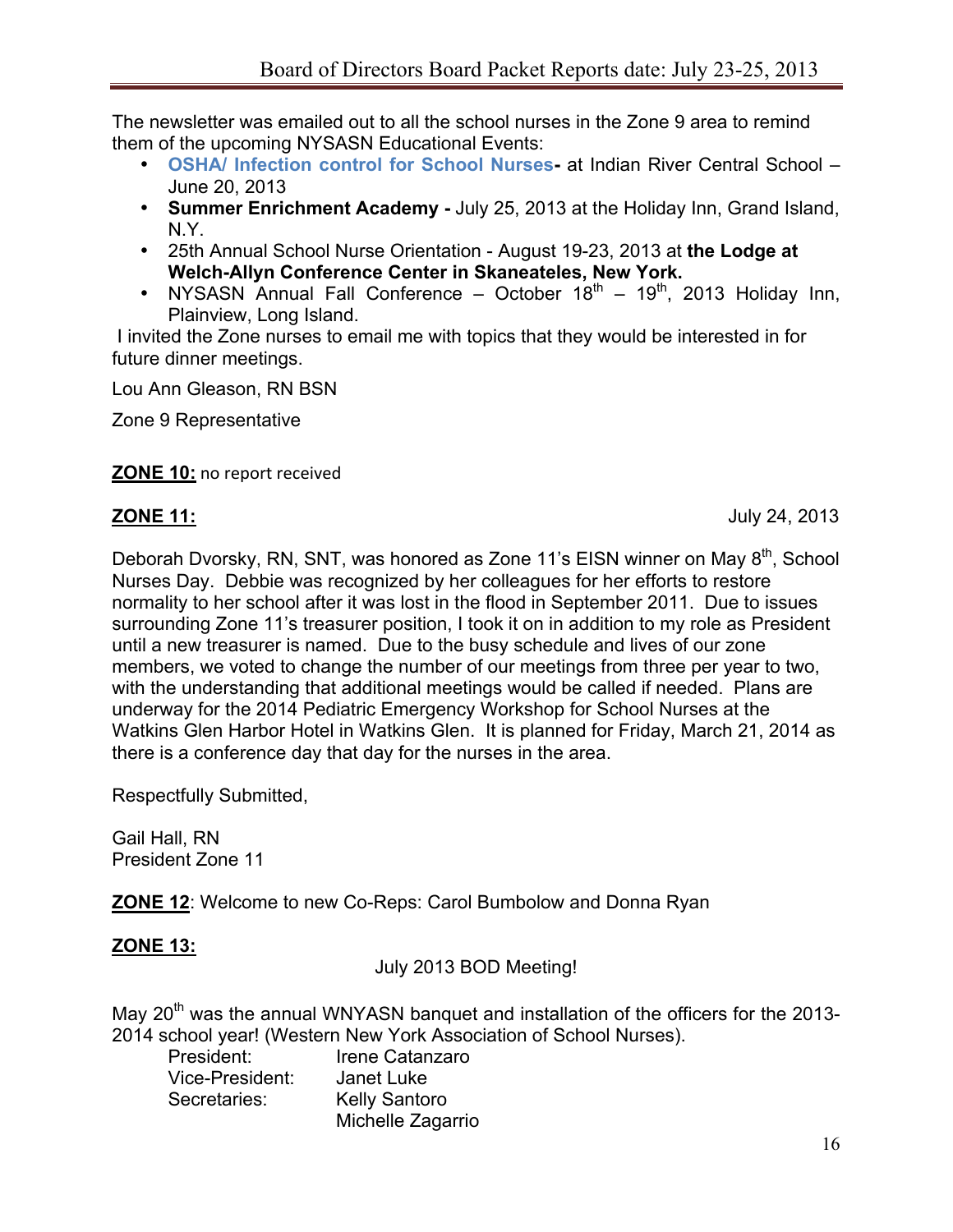| Treasurer:   | Angela Brock      |
|--------------|-------------------|
| Membership:  | Mary Nayda        |
| Program:     | Michelle Zagarrio |
| Zone 13 Rep. | Debbie Kampff     |

We also awarded \$750.00 scholarships to two graduating high school seniors who plan to pursue their education in nursing (baccalaureate programs)! The winners and their Moms attended the banquet! We also voted to return to our 7 meetings/year (tried 5 last year…). It was decided that to offer educational programs/speakers to our school nurses was important—and you attend if you can! AND!!! Joetta and I have been busy putting together the summer conference! (With LOTS of HELP! Thank you Flora and Gail!!) Hope to see many of you there!!!!

#### **SUMMER ENRICHMENT ACADEMY July 25th, 2013 Holiday Inn Grand Island and Conference Center**

*"Nursing the Brain"* includes the following speakers: 1. Matthew Faulkner, survivor of a TBI (traumatic brain injury) with Joe Kirchmyer, author of book telling this amazing story! 2. Margaret Root-"Social, Emotional and Behavioral Health Screening/Adolescent Suicide Prevention. 3. Dr. Kristine Augustyniak-"Anxiety Disorders in Children and Adolescents". 4. Susan Conners-"Understanding Tourette Syndrome". 5. Dr. Adam R. Kampff, key-note speaker-"Children on Drugs: How Do Common Behavior Medications Affect the (Young) Brain? The Neuroscience Perspective". You will hear the absolute latest in brain research from a real research scientist!

### **ZONE 14:**

Our spring 2013 meeting was hosted by Rosann Morales and Stephanie Buccola from Falconer School District. Sandwiches, drinks and dish to pass were eaten. Kari Newman, Athletic Trainer at Jamestown High School, presented on "The School Nurses Response to School Injuries." Afterwards, much discussion occurred on Concussion Policy, IMPACT testing, and interpretation of IMPACT. In addition, common injuries were talked about as well as how to immobilize using RICE.

Officers were nominated and elected as follows for 2013-2014: Joetta Pollock – President, Anita Mosher – Vice President/ Zone 14 Representative NYSASN, MaryKay Bocciolatt – Treasurer, Jill Kenney – Secretary. Mary Kay announced that she will be taking dues (\$15.00) until November 2013 for the 2013- 14 year.

Zone 14 meets will continue to meet twice a year. The next meeting will be held October 2013. The school nurses from Randolph will host/organize. Sharon O'Neil, Lotti Abers, and Natalie Harrington will keep us up-to-date on plans. We will also continue to communicate through email blasts to disseminate information regarding free meetings and conferences pertaining to school nurses. I will also continue to send e-blasts out intermittently regarding the importance of belonging to our professional organization to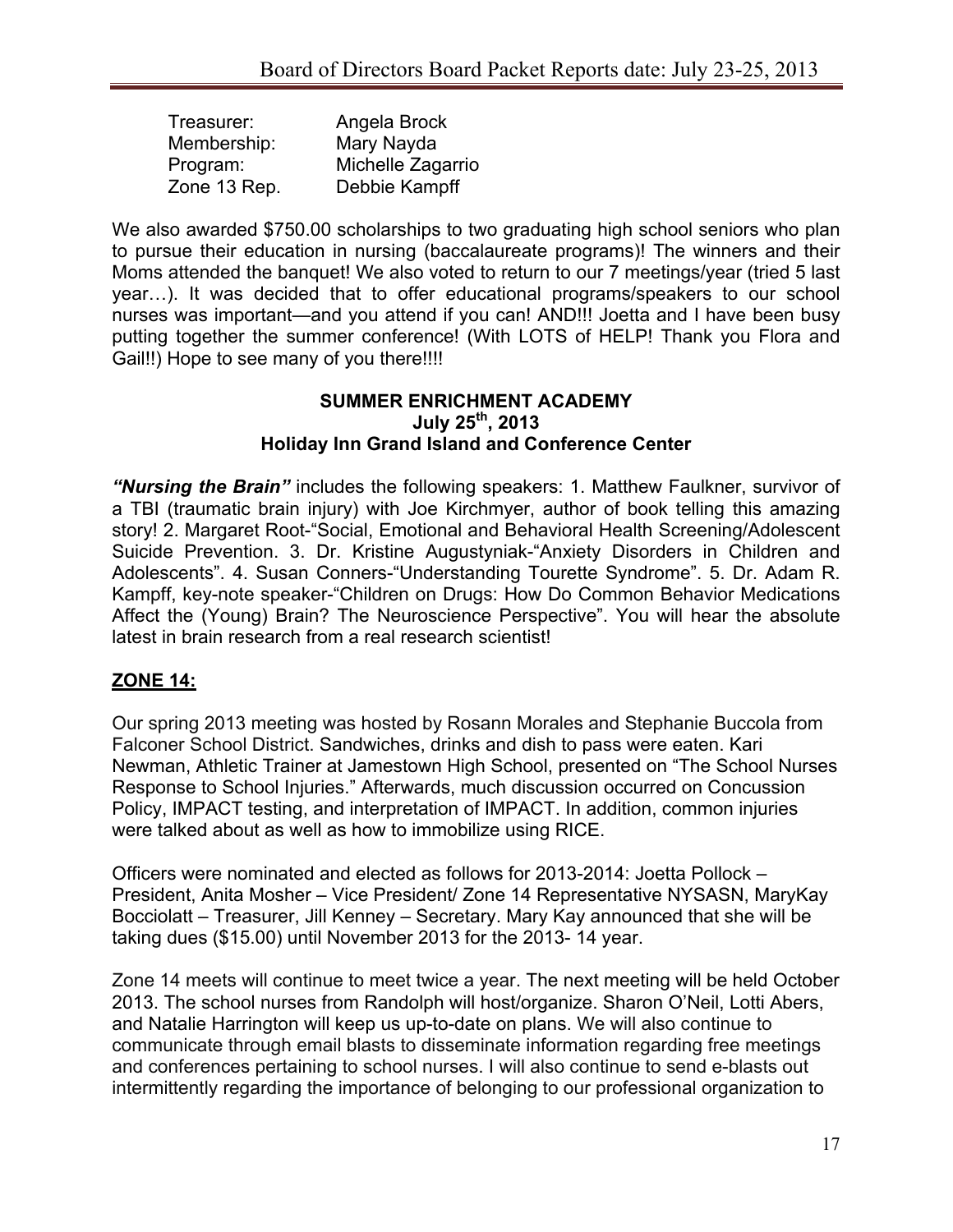all the school nurses in our zone. In this e-blast, I include the contact information for the local, state, and national school nurses organizations.

I continue to assist the membership chair with membership renewal. E-blasts are also used to send out the current NYSASN conference brochures. In addition, I forward summer job opportunities I receive as well as encouraging new school nurses in Zone 14 to attend the August School Nurses Orientation.

Please check the NYSASN website for more details at: http://nysasn.org for more information.

## **Contact: Anita Mosher, RN**

amosher@dunkirk.wnyric.org

zone14@nysasn.org

 **716.366.9300 x- 3383**